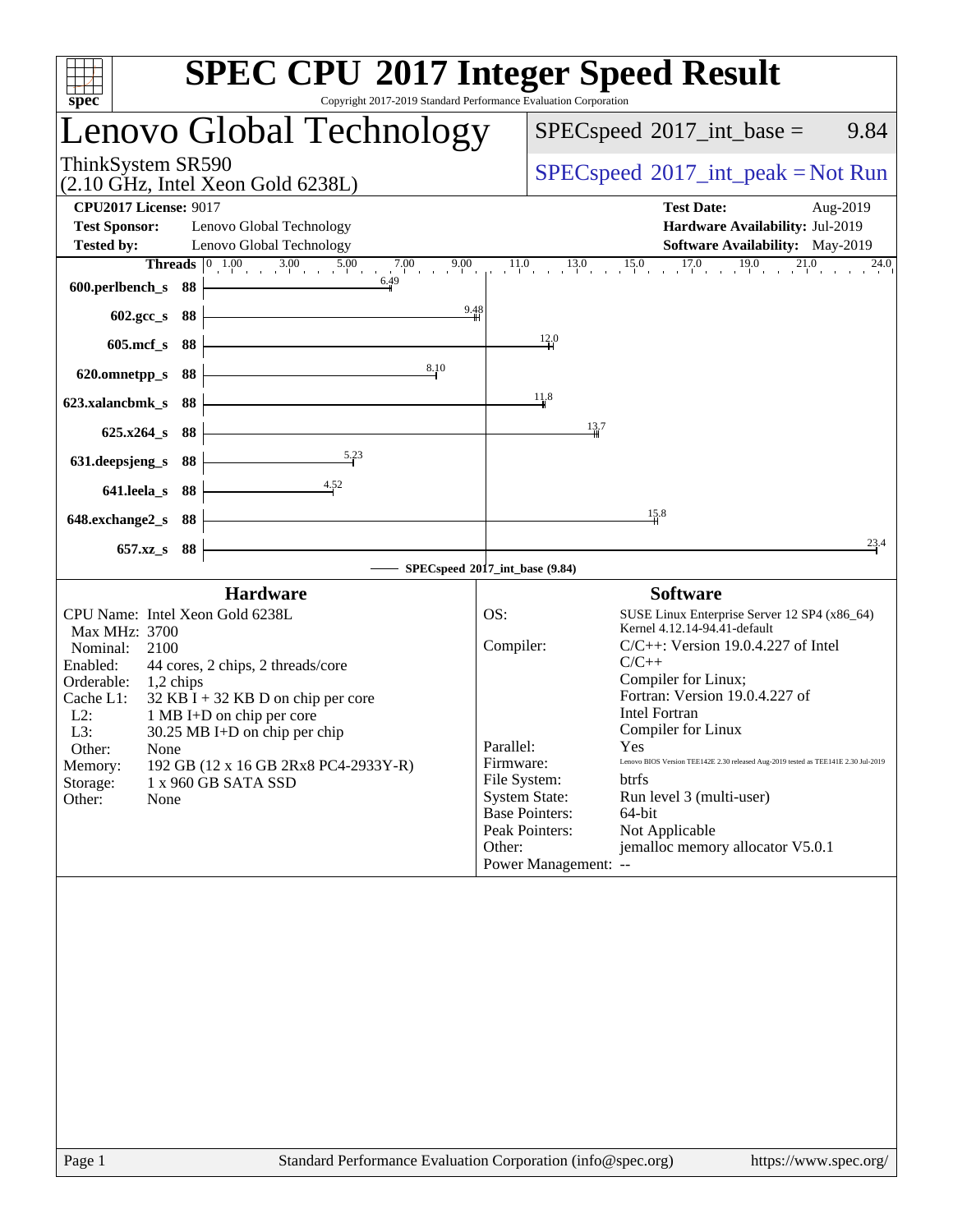

### **[SPEC CPU](http://www.spec.org/auto/cpu2017/Docs/result-fields.html#SPECCPU2017IntegerSpeedResult)[2017 Integer Speed Result](http://www.spec.org/auto/cpu2017/Docs/result-fields.html#SPECCPU2017IntegerSpeedResult)** Copyright 2017-2019 Standard Performance Evaluation Corporation

## Lenovo Global Technology

(2.10 GHz, Intel Xeon Gold 6238L)

 $SPECspeed^{\circ}2017\_int\_base =$  $SPECspeed^{\circ}2017\_int\_base =$  9.84

### ThinkSystem SR590<br>  $SPEC speed^{\circ}2017\_int\_peak = Not Run$

**[Test Sponsor:](http://www.spec.org/auto/cpu2017/Docs/result-fields.html#TestSponsor)** Lenovo Global Technology **[Hardware Availability:](http://www.spec.org/auto/cpu2017/Docs/result-fields.html#HardwareAvailability)** Jul-2019

**[CPU2017 License:](http://www.spec.org/auto/cpu2017/Docs/result-fields.html#CPU2017License)** 9017 **[Test Date:](http://www.spec.org/auto/cpu2017/Docs/result-fields.html#TestDate)** Aug-2019 **[Tested by:](http://www.spec.org/auto/cpu2017/Docs/result-fields.html#Testedby)** Lenovo Global Technology **[Software Availability:](http://www.spec.org/auto/cpu2017/Docs/result-fields.html#SoftwareAvailability)** May-2019

### **[Results Table](http://www.spec.org/auto/cpu2017/Docs/result-fields.html#ResultsTable)**

|                                     | <b>Base</b>    |                |             |                |       | <b>Peak</b>    |       |                |                |              |                |              |                |              |
|-------------------------------------|----------------|----------------|-------------|----------------|-------|----------------|-------|----------------|----------------|--------------|----------------|--------------|----------------|--------------|
| <b>Benchmark</b>                    | <b>Threads</b> | <b>Seconds</b> | Ratio       | <b>Seconds</b> | Ratio | <b>Seconds</b> | Ratio | <b>Threads</b> | <b>Seconds</b> | <b>Ratio</b> | <b>Seconds</b> | <b>Ratio</b> | <b>Seconds</b> | <b>Ratio</b> |
| $600.$ perlbench_s                  | 88             | 273            | 6.49        | 274            | 6.49  | 271            | 6.54  |                |                |              |                |              |                |              |
| $602.\text{gcc}\_\text{s}$          | 88             | 422            | 9.43        | 420            | 9.48  | 414            | 9.61  |                |                |              |                |              |                |              |
| $605$ .mcf s                        | 88             | 392            | <b>12.0</b> | 393            | 12.0  | 388            | 12.2  |                |                |              |                |              |                |              |
| 620.omnetpp_s                       | 88             | 202            | 8.08        | 201            | 8.10  | 201            | 8.11  |                |                |              |                |              |                |              |
| 623.xalancbmk s                     | 88             | 120            | 11.8        | 119            | 11.9  | 120            | 11.8  |                |                |              |                |              |                |              |
| 625.x264 s                          | 88             | 130            | 13.6        | <u>129</u>     | 13.7  | 128            | 13.7  |                |                |              |                |              |                |              |
| 631.deepsjeng_s                     | 88             | 275            | 5.21        | 274            | 5.23  | 274            | 5.23  |                |                |              |                |              |                |              |
| 641.leela s                         | 88             | 378            | 4.52        | 377            | 4.52  | 378            | 4.51  |                |                |              |                |              |                |              |
| 648.exchange2_s                     | 88             | 187            | 15.7        | 186            | 15.8  | 186            | 15.8  |                |                |              |                |              |                |              |
| $657.xz$ s                          | 88             | 264            | 23.4        | 264            | 23.4  | 264            | 23.4  |                |                |              |                |              |                |              |
| $SPECspeed*2017$ int base =<br>9.84 |                |                |             |                |       |                |       |                |                |              |                |              |                |              |

**[SPECspeed](http://www.spec.org/auto/cpu2017/Docs/result-fields.html#SPECspeed2017intpeak)[2017\\_int\\_peak =](http://www.spec.org/auto/cpu2017/Docs/result-fields.html#SPECspeed2017intpeak) Not Run**

Results appear in the [order in which they were run.](http://www.spec.org/auto/cpu2017/Docs/result-fields.html#RunOrder) Bold underlined text [indicates a median measurement.](http://www.spec.org/auto/cpu2017/Docs/result-fields.html#Median)

### **[Operating System Notes](http://www.spec.org/auto/cpu2017/Docs/result-fields.html#OperatingSystemNotes)**

Stack size set to unlimited using "ulimit -s unlimited"

### **[General Notes](http://www.spec.org/auto/cpu2017/Docs/result-fields.html#GeneralNotes)**

Environment variables set by runcpu before the start of the run: KMP AFFINITY = "granularity=fine, scatter" LD\_LIBRARY\_PATH = "/home/cpu2017-1.0.5-ic19.0u4/lib/intel64" LD\_LIBRARY\_PATH = "\$LD\_LIBRARY\_PATH:/home/cpu2017-1.0.5-ic19.0u4/je5.0.1-64" OMP\_STACKSIZE = "192M" Binaries compiled on a system with 1x Intel Core i9-799X CPU + 32GB RAM memory using Redhat Enterprise Linux 7.5 Transparent Huge Pages enabled by default Prior to runcpu invocation Filesystem page cache synced and cleared with: sync; echo 3> /proc/sys/vm/drop\_caches NA: The test sponsor attests, as of date of publication, that CVE-2017-5754 (Meltdown) is mitigated in the system as tested and documented. Yes: The test sponsor attests, as of date of publication, that CVE-2017-5753 (Spectre variant 1) is mitigated in the system as tested and documented. Yes: The test sponsor attests, as of date of publication, that CVE-2017-5715 (Spectre variant 2) is mitigated in the system as tested and documented. Yes: The test sponsor attests, as of date of publication, that CVE-2018-3640 (Spectre variant 3a) is mitigated in the system as tested and documented. Yes: The test sponsor attests, as of date of publication, that CVE-2018-3639 (Spectre variant 4) is mitigated in the system as tested and documented. jemalloc, a general purpose malloc implementation built with the RedHat Enterprise 7.5, and the system compiler gcc 4.8.5 **(Continued on next page)**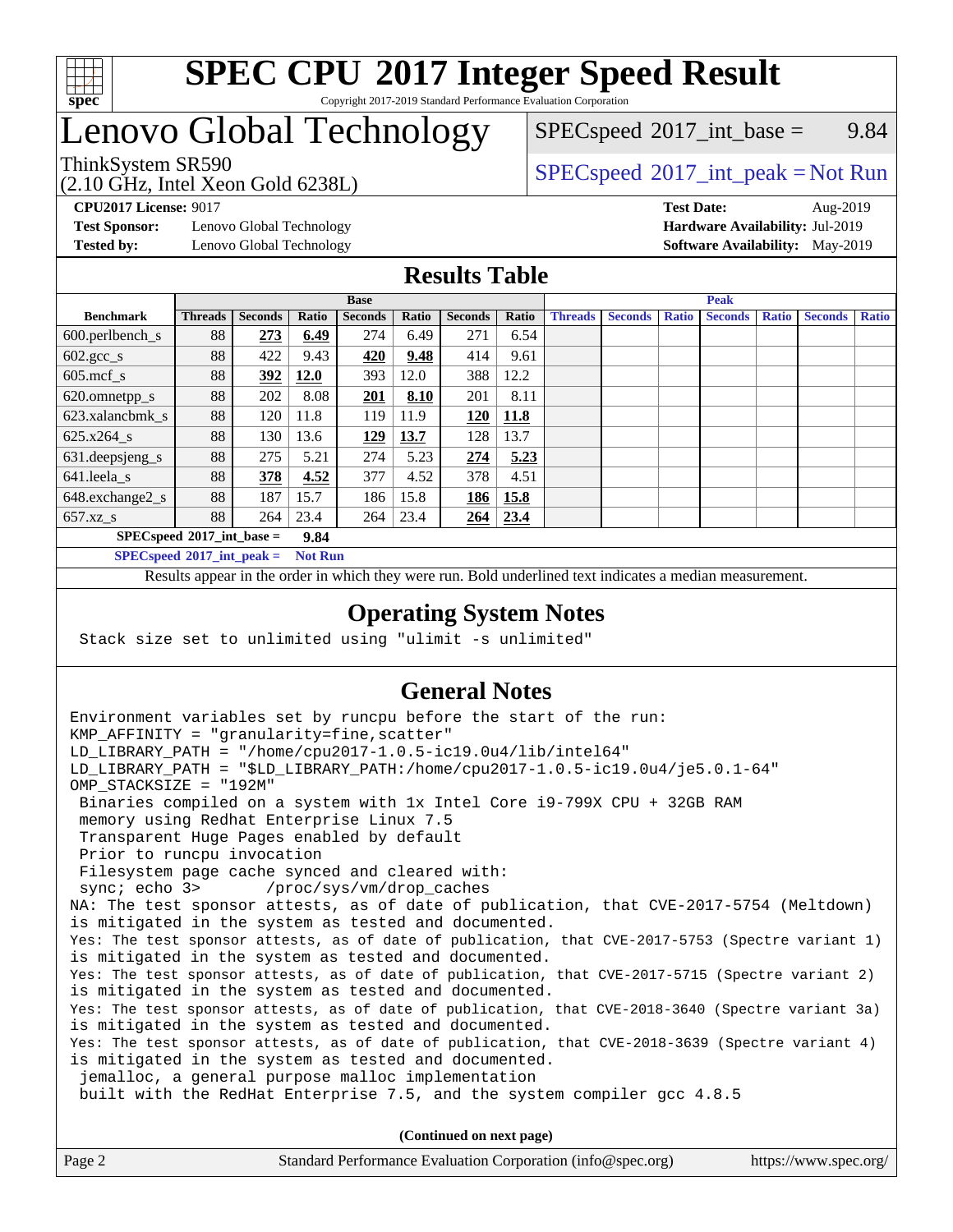

# **[SPEC CPU](http://www.spec.org/auto/cpu2017/Docs/result-fields.html#SPECCPU2017IntegerSpeedResult)[2017 Integer Speed Result](http://www.spec.org/auto/cpu2017/Docs/result-fields.html#SPECCPU2017IntegerSpeedResult)**

Copyright 2017-2019 Standard Performance Evaluation Corporation

## Lenovo Global Technology

ThinkSystem SR590<br>  $(2.10 \text{ GHz} \text{ Intel } \text{Yoon} \text{ Gold } 62381)$  [SPECspeed](http://www.spec.org/auto/cpu2017/Docs/result-fields.html#SPECspeed2017intpeak)<sup>®</sup>[2017\\_int\\_peak = N](http://www.spec.org/auto/cpu2017/Docs/result-fields.html#SPECspeed2017intpeak)ot Run  $SPECspeed^{\circledcirc}2017\_int\_base =$  $SPECspeed^{\circledcirc}2017\_int\_base =$  9.84

(2.10 GHz, Intel Xeon Gold 6238L)

**[Test Sponsor:](http://www.spec.org/auto/cpu2017/Docs/result-fields.html#TestSponsor)** Lenovo Global Technology **[Hardware Availability:](http://www.spec.org/auto/cpu2017/Docs/result-fields.html#HardwareAvailability)** Jul-2019 **[Tested by:](http://www.spec.org/auto/cpu2017/Docs/result-fields.html#Testedby)** Lenovo Global Technology **[Software Availability:](http://www.spec.org/auto/cpu2017/Docs/result-fields.html#SoftwareAvailability)** May-2019

**[CPU2017 License:](http://www.spec.org/auto/cpu2017/Docs/result-fields.html#CPU2017License)** 9017 **[Test Date:](http://www.spec.org/auto/cpu2017/Docs/result-fields.html#TestDate)** Aug-2019

### **[General Notes \(Continued\)](http://www.spec.org/auto/cpu2017/Docs/result-fields.html#GeneralNotes)**

sources available from jemalloc.net or <https://github.com/jemalloc/jemalloc/releases>

### **[Platform Notes](http://www.spec.org/auto/cpu2017/Docs/result-fields.html#PlatformNotes)**

| BIOS configuration:<br>Choose Operating Mode set to Maximum Performance<br>Choose Operating Mode set to Custom Mode<br>Memory Power Management set to Automatic<br>CPU P-state Control set to Cooperative<br>MONITOR/MWAIT set to Enable<br>running on linux-2uov Mon Aug 5 11:32:48 2019          | Sysinfo program /home/cpu2017-1.0.5-ic19.0u4/bin/sysinfo<br>Rev: r5974 of 2018-05-19 9bcde8f2999c33d61f64985e45859ea9                                                                                                                                                                                                                                                              |                       |
|----------------------------------------------------------------------------------------------------------------------------------------------------------------------------------------------------------------------------------------------------------------------------------------------------|------------------------------------------------------------------------------------------------------------------------------------------------------------------------------------------------------------------------------------------------------------------------------------------------------------------------------------------------------------------------------------|-----------------------|
| For more information on this section, see                                                                                                                                                                                                                                                          | SUT (System Under Test) info as seen by some common utilities.<br>https://www.spec.org/cpu2017/Docs/config.html#sysinfo                                                                                                                                                                                                                                                            |                       |
| From /proc/cpuinfo<br>"physical id"s (chips)<br>2<br>88 "processors"<br>cpu cores $: 22$<br>siblings : 44                                                                                                                                                                                          | model name: Intel(R) Xeon(R) Gold 6238L CPU @ 2.10GHz<br>cores, siblings (Caution: counting these is hw and system dependent. The following<br>excerpts from /proc/cpuinfo might not be reliable. Use with caution.)<br>physical 0: cores 0 1 2 3 4 5 8 9 10 11 12 16 17 18 19 20 21 24 25 26 27 28<br>physical 1: cores 0 1 2 3 4 5 8 9 10 11 12 16 17 18 19 20 21 24 25 26 27 28 |                       |
| From 1scpu:<br>Architecture:<br>$CPU$ op-mode( $s$ ):<br>Byte Order:<br>CPU(s):<br>$On$ -line CPU $(s)$ list:<br>Thread(s) per core:<br>$Core(s)$ per socket:<br>Socket(s):<br>NUMA $node(s):$<br>Vendor ID:<br>CPU family:<br>Model:<br>Model name:<br>Stepping:<br>CPU MHz:<br>$CPU$ max $MHz$ : | x86 64<br>$32$ -bit, $64$ -bit<br>Little Endian<br>88<br>$0 - 87$<br>$\overline{2}$<br>22<br>$\overline{a}$<br>$\mathfrak{D}$<br>GenuineIntel<br>6<br>85<br>$Intel(R)$ Xeon $(R)$ Gold 6238L CPU @ 2.10GHz<br>7<br>2100.000<br>3700.0000                                                                                                                                           |                       |
|                                                                                                                                                                                                                                                                                                    | (Continued on next page)                                                                                                                                                                                                                                                                                                                                                           |                       |
| Page 3                                                                                                                                                                                                                                                                                             | Standard Performance Evaluation Corporation (info@spec.org)                                                                                                                                                                                                                                                                                                                        | https://www.spec.org/ |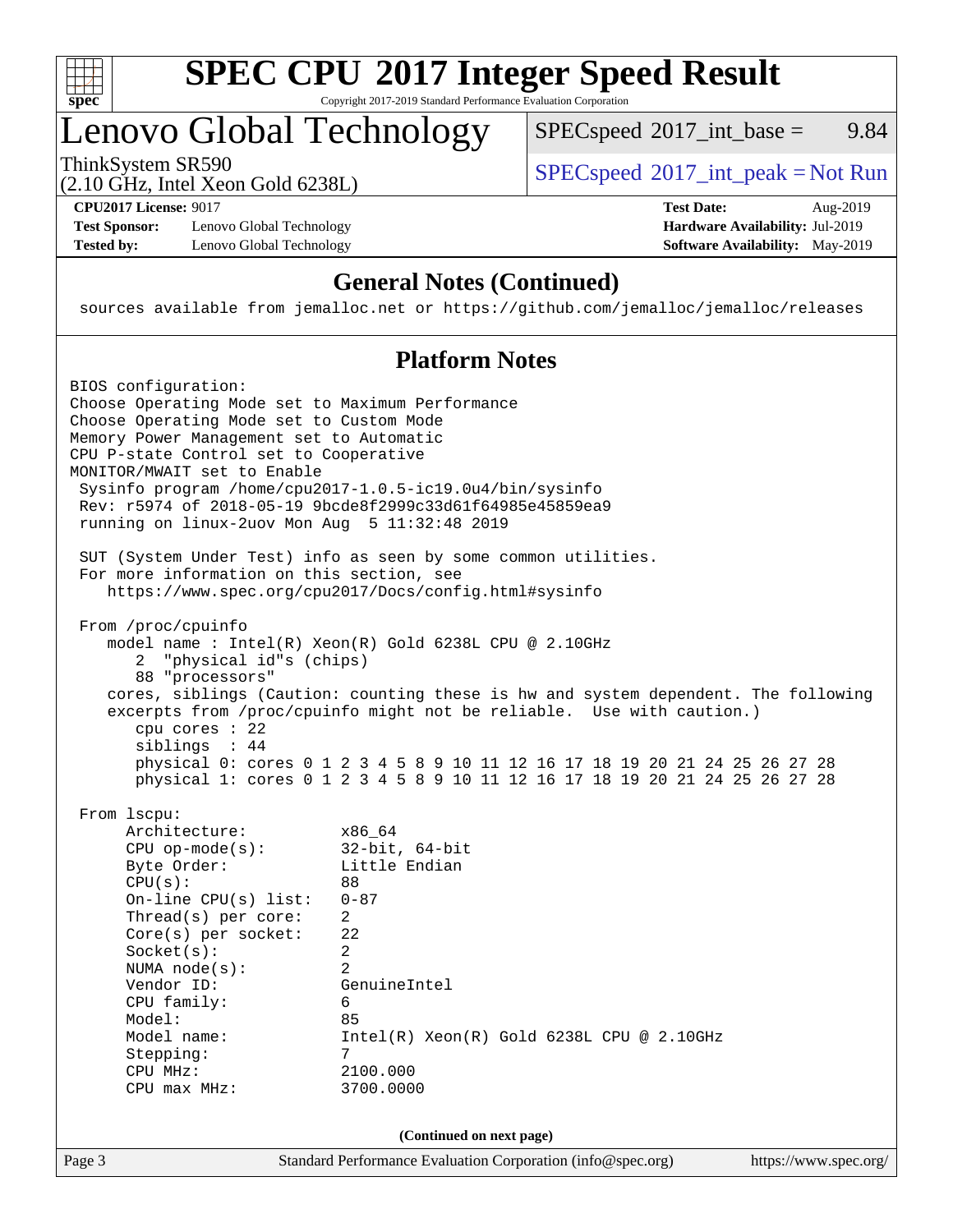

## **[SPEC CPU](http://www.spec.org/auto/cpu2017/Docs/result-fields.html#SPECCPU2017IntegerSpeedResult)[2017 Integer Speed Result](http://www.spec.org/auto/cpu2017/Docs/result-fields.html#SPECCPU2017IntegerSpeedResult)**

Copyright 2017-2019 Standard Performance Evaluation Corporation

Lenovo Global Technology

 $SPECspeed^{\circledcirc}2017\_int\_base =$  $SPECspeed^{\circledcirc}2017\_int\_base =$  9.84

(2.10 GHz, Intel Xeon Gold 6238L)

ThinkSystem SR590<br>  $(2.10 \text{ GHz} \text{ Intel } \text{Yoon} \text{ Gold } 62381)$  [SPECspeed](http://www.spec.org/auto/cpu2017/Docs/result-fields.html#SPECspeed2017intpeak)<sup>®</sup>[2017\\_int\\_peak = N](http://www.spec.org/auto/cpu2017/Docs/result-fields.html#SPECspeed2017intpeak)ot Run

**[Test Sponsor:](http://www.spec.org/auto/cpu2017/Docs/result-fields.html#TestSponsor)** Lenovo Global Technology **[Hardware Availability:](http://www.spec.org/auto/cpu2017/Docs/result-fields.html#HardwareAvailability)** Jul-2019 **[Tested by:](http://www.spec.org/auto/cpu2017/Docs/result-fields.html#Testedby)** Lenovo Global Technology **[Software Availability:](http://www.spec.org/auto/cpu2017/Docs/result-fields.html#SoftwareAvailability)** May-2019

**[CPU2017 License:](http://www.spec.org/auto/cpu2017/Docs/result-fields.html#CPU2017License)** 9017 **[Test Date:](http://www.spec.org/auto/cpu2017/Docs/result-fields.html#TestDate)** Aug-2019

### **[Platform Notes \(Continued\)](http://www.spec.org/auto/cpu2017/Docs/result-fields.html#PlatformNotes)**

| CPU min MHz:                                                                                                                                                                                                           | 1000.0000                                                                                                                                                                                                                                                                                                                             |
|------------------------------------------------------------------------------------------------------------------------------------------------------------------------------------------------------------------------|---------------------------------------------------------------------------------------------------------------------------------------------------------------------------------------------------------------------------------------------------------------------------------------------------------------------------------------|
| BogoMIPS:                                                                                                                                                                                                              | 4200.00                                                                                                                                                                                                                                                                                                                               |
| Virtualization:                                                                                                                                                                                                        | $VT - x$                                                                                                                                                                                                                                                                                                                              |
| L1d cache:                                                                                                                                                                                                             | 32K                                                                                                                                                                                                                                                                                                                                   |
| Lli cache:                                                                                                                                                                                                             | 32K                                                                                                                                                                                                                                                                                                                                   |
| $L2$ cache:                                                                                                                                                                                                            | 1024K                                                                                                                                                                                                                                                                                                                                 |
| L3 cache:                                                                                                                                                                                                              | 30976K                                                                                                                                                                                                                                                                                                                                |
| NUMA $node0$ $CPU(s):$                                                                                                                                                                                                 | $0 - 21, 44 - 65$                                                                                                                                                                                                                                                                                                                     |
| NUMA nodel $CPU(s):$                                                                                                                                                                                                   | $22 - 43,66 - 87$                                                                                                                                                                                                                                                                                                                     |
| Flags:                                                                                                                                                                                                                 | fpu vme de pse tsc msr pae mce cx8 apic sep mtrr pge mca cmov                                                                                                                                                                                                                                                                         |
|                                                                                                                                                                                                                        | pat pse36 clflush dts acpi mmx fxsr sse sse2 ss ht tm pbe syscall nx pdpelgb rdtscp                                                                                                                                                                                                                                                   |
|                                                                                                                                                                                                                        | lm constant_tsc art arch_perfmon pebs bts rep_good nopl xtopology nonstop_tsc cpuid                                                                                                                                                                                                                                                   |
|                                                                                                                                                                                                                        | aperfmperf pni pclmulqdq dtes64 monitor ds_cpl vmx smx est tm2 ssse3 sdbg fma cx16                                                                                                                                                                                                                                                    |
|                                                                                                                                                                                                                        | xtpr pdcm pcid dca sse4_1 sse4_2 x2apic movbe popcnt tsc_deadline_timer aes xsave                                                                                                                                                                                                                                                     |
|                                                                                                                                                                                                                        | avx f16c rdrand lahf_lm abm 3dnowprefetch cpuid_fault epb cat_13 cdp_13                                                                                                                                                                                                                                                               |
|                                                                                                                                                                                                                        | invpcid_single intel_ppin ssbd mba ibrs ibpb stibp tpr_shadow vnmi flexpriority ept                                                                                                                                                                                                                                                   |
|                                                                                                                                                                                                                        | vpid fsgsbase tsc_adjust bmil hle avx2 smep bmi2 erms invpcid rtm cqm mpx rdt_a                                                                                                                                                                                                                                                       |
|                                                                                                                                                                                                                        | avx512f avx512dq rdseed adx smap clflushopt clwb intel_pt avx512cd avx512bw avx512vl                                                                                                                                                                                                                                                  |
|                                                                                                                                                                                                                        | xsaveopt xsavec xgetbvl xsaves cqm_llc cqm_occup_llc cqm_mbm_total cqm_mbm_local<br>dtherm ida arat pln pts hwp hwp_act_window hwp_epp hwp_pkg_req pku ospke avx512_vnni                                                                                                                                                              |
| flush_l1d arch_capabilities                                                                                                                                                                                            |                                                                                                                                                                                                                                                                                                                                       |
|                                                                                                                                                                                                                        |                                                                                                                                                                                                                                                                                                                                       |
| /proc/cpuinfo cache data                                                                                                                                                                                               |                                                                                                                                                                                                                                                                                                                                       |
| cache size : 30976 KB                                                                                                                                                                                                  |                                                                                                                                                                                                                                                                                                                                       |
| physical chip.<br>$available: 2 nodes (0-1)$<br>50 51 52 53 54 55 56 57 58 59 60 61 62 63 64 65<br>node 0 size: 96350 MB<br>node 0 free: 86832 MB<br>node 1 size: 96707 MB<br>node 1 free: 96357 MB<br>node distances: | From numactl --hardware WARNING: a numactl 'node' might or might not correspond to a<br>node 0 cpus: 0 1 2 3 4 5 6 7 8 9 10 11 12 13 14 15 16 17 18 19 20 21 44 45 46 47 48 49<br>node 1 cpus: 22 23 24 25 26 27 28 29 30 31 32 33 34 35 36 37 38 39 40 41 42 43 66 67 68<br>69 70 71 72 73 74 75 76 77 78 79 80 81 82 83 84 85 86 87 |
| node<br>$\begin{array}{ccc} & 0 & 1 \end{array}$                                                                                                                                                                       |                                                                                                                                                                                                                                                                                                                                       |
| 0:<br>10<br>- 21<br>1:<br>21<br>10                                                                                                                                                                                     |                                                                                                                                                                                                                                                                                                                                       |
|                                                                                                                                                                                                                        |                                                                                                                                                                                                                                                                                                                                       |
| From /proc/meminfo<br>MemTotal:<br>197691692 kB<br>HugePages_Total:<br>0<br>Hugepagesize:<br>2048 kB                                                                                                                   |                                                                                                                                                                                                                                                                                                                                       |
| From /etc/*release* /etc/*version*                                                                                                                                                                                     |                                                                                                                                                                                                                                                                                                                                       |
|                                                                                                                                                                                                                        | (Continued on next page)                                                                                                                                                                                                                                                                                                              |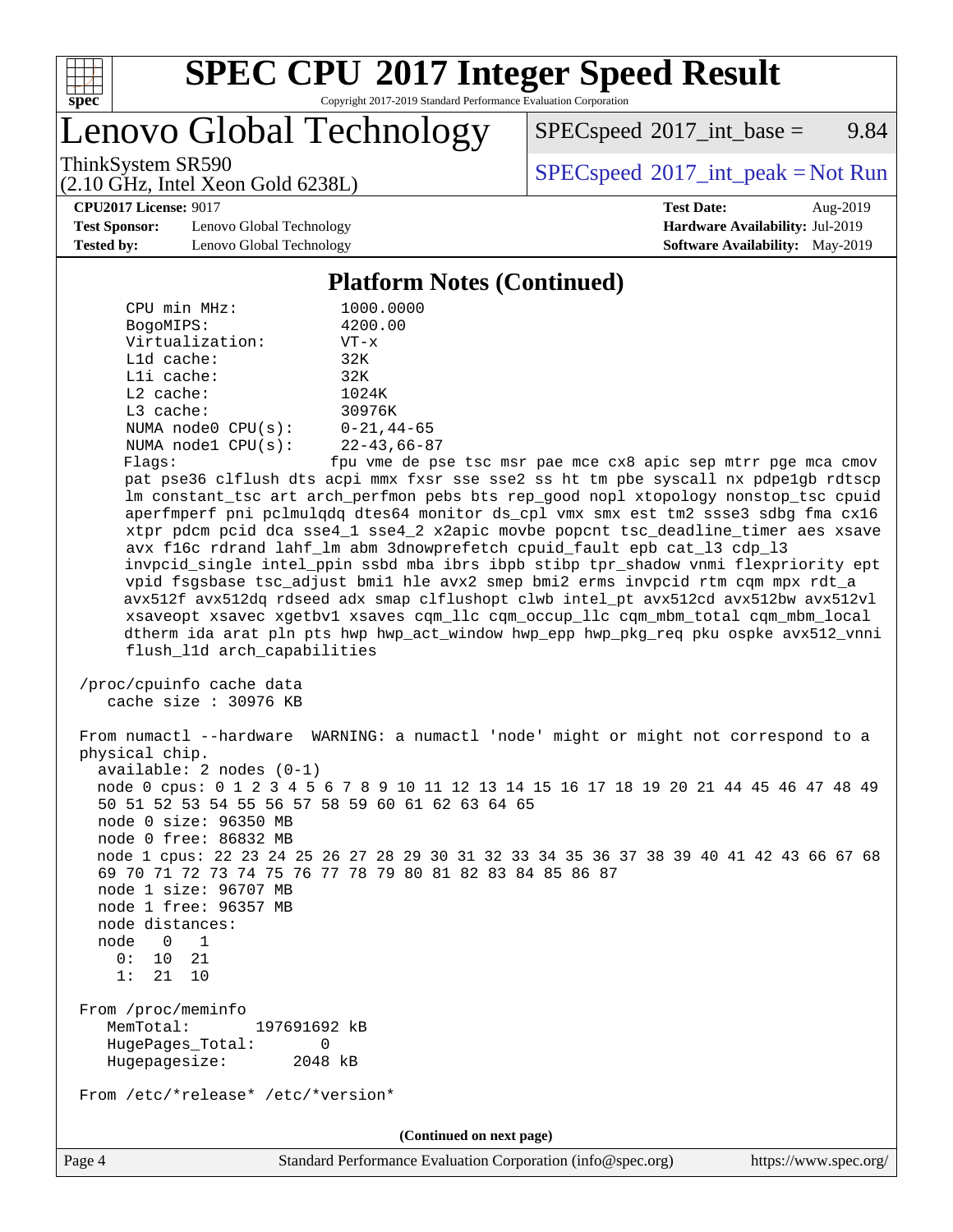

## **[SPEC CPU](http://www.spec.org/auto/cpu2017/Docs/result-fields.html#SPECCPU2017IntegerSpeedResult)[2017 Integer Speed Result](http://www.spec.org/auto/cpu2017/Docs/result-fields.html#SPECCPU2017IntegerSpeedResult)**

Copyright 2017-2019 Standard Performance Evaluation Corporation

## Lenovo Global Technology

 $SPECspeed^{\circledcirc}2017\_int\_base =$  $SPECspeed^{\circledcirc}2017\_int\_base =$  9.84

(2.10 GHz, Intel Xeon Gold 6238L)

ThinkSystem SR590<br>  $(2.10 \text{ GHz} \text{ Intel } \text{Yoon} \text{ Gold } 62381)$  [SPECspeed](http://www.spec.org/auto/cpu2017/Docs/result-fields.html#SPECspeed2017intpeak)<sup>®</sup>[2017\\_int\\_peak = N](http://www.spec.org/auto/cpu2017/Docs/result-fields.html#SPECspeed2017intpeak)ot Run

**[CPU2017 License:](http://www.spec.org/auto/cpu2017/Docs/result-fields.html#CPU2017License)** 9017 **[Test Date:](http://www.spec.org/auto/cpu2017/Docs/result-fields.html#TestDate)** Aug-2019

**[Test Sponsor:](http://www.spec.org/auto/cpu2017/Docs/result-fields.html#TestSponsor)** Lenovo Global Technology **[Hardware Availability:](http://www.spec.org/auto/cpu2017/Docs/result-fields.html#HardwareAvailability)** Jul-2019 **[Tested by:](http://www.spec.org/auto/cpu2017/Docs/result-fields.html#Testedby)** Lenovo Global Technology **[Software Availability:](http://www.spec.org/auto/cpu2017/Docs/result-fields.html#SoftwareAvailability)** May-2019

### **[Platform Notes \(Continued\)](http://www.spec.org/auto/cpu2017/Docs/result-fields.html#PlatformNotes)**

| SuSE-release:                                                                          |
|----------------------------------------------------------------------------------------|
| SUSE Linux Enterprise Server 12 (x86_64)                                               |
| $VERSION = 12$                                                                         |
| $PATCHLEVEL = 4$                                                                       |
| # This file is deprecated and will be removed in a future service pack or release.     |
| # Please check /etc/os-release for details about this release.                         |
| os-release:                                                                            |
| NAME="SLES"                                                                            |
| VERSION="12-SP4"                                                                       |
| VERSION_ID="12.4"                                                                      |
| PRETTY_NAME="SUSE Linux Enterprise Server 12 SP4"                                      |
| ID="sles"                                                                              |
| $ANSI$ _COLOR=" $0:32$ "                                                               |
| CPE_NAME="cpe:/o:suse:sles:12:sp4"                                                     |
|                                                                                        |
| uname $-a$ :                                                                           |
|                                                                                        |
| Linux linux-2uov 4.12.14-94.41-default #1 SMP Wed Oct 31 12:25:04 UTC 2018 (3090901)   |
| x86_64 x86_64 x86_64 GNU/Linux                                                         |
|                                                                                        |
| Kernel self-reported vulnerability status:                                             |
|                                                                                        |
| CVE-2017-5754 (Meltdown):<br>Not affected                                              |
| CVE-2017-5753 (Spectre variant 1): Mitigation: __user pointer sanitization             |
| CVE-2017-5715 (Spectre variant 2): Mitigation: Indirect Branch Restricted Speculation, |
| IBPB, IBRS_FW                                                                          |
|                                                                                        |
| run-level $3$ Aug $5$ 11:27                                                            |
|                                                                                        |
| SPEC is set to: /home/cpu2017-1.0.5-ic19.0u4                                           |
| Filesystem<br>Type Size Used Avail Use% Mounted on                                     |
| /dev/sdb3 btrfs 740G 46G 694G 7% /home                                                 |
|                                                                                        |
| Additional information from dmidecode follows. WARNING: Use caution when you interpret |
| this section. The 'dmidecode' program reads system data which is "intended to allow    |
| hardware to be accurately determined", but the intent may not be met, as there are     |
| frequent changes to hardware, firmware, and the "DMTF SMBIOS" standard.                |
| BIOS Lenovo - [TEE141E-2.30]- 07/02/2019                                               |
| Memory:                                                                                |
| 4x NO DIMM NO DIMM                                                                     |
| 12x SK Hynix HMA82GR7CJR8N-WM 16 GB 2 rank 2933                                        |
|                                                                                        |
| (End of data from sysinfo program)                                                     |
|                                                                                        |
|                                                                                        |
|                                                                                        |
|                                                                                        |
|                                                                                        |
|                                                                                        |
|                                                                                        |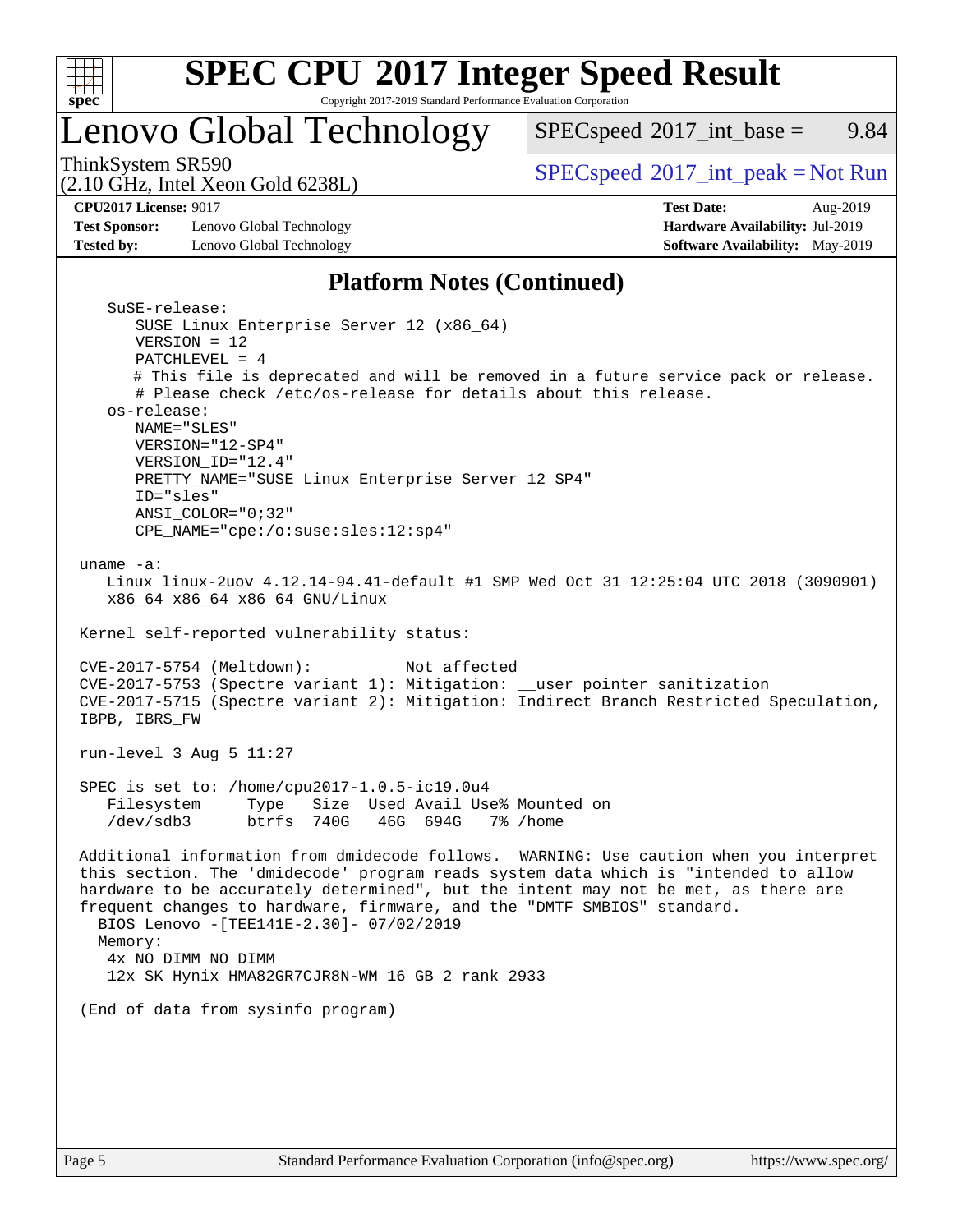

### **[SPEC CPU](http://www.spec.org/auto/cpu2017/Docs/result-fields.html#SPECCPU2017IntegerSpeedResult)[2017 Integer Speed Result](http://www.spec.org/auto/cpu2017/Docs/result-fields.html#SPECCPU2017IntegerSpeedResult)** Copyright 2017-2019 Standard Performance Evaluation Corporation

## Lenovo Global Technology

 $SPECspeed^{\circ}2017\_int\_base =$  $SPECspeed^{\circ}2017\_int\_base =$  9.84

(2.10 GHz, Intel Xeon Gold 6238L)

ThinkSystem SR590<br>  $(2.10 \text{ GHz}_{\text{total}} \text{ York})$  [SPECspeed](http://www.spec.org/auto/cpu2017/Docs/result-fields.html#SPECspeed2017intpeak)<sup>®</sup>[2017\\_int\\_peak = N](http://www.spec.org/auto/cpu2017/Docs/result-fields.html#SPECspeed2017intpeak)ot Run

**[Test Sponsor:](http://www.spec.org/auto/cpu2017/Docs/result-fields.html#TestSponsor)** Lenovo Global Technology **[Hardware Availability:](http://www.spec.org/auto/cpu2017/Docs/result-fields.html#HardwareAvailability)** Jul-2019 **[Tested by:](http://www.spec.org/auto/cpu2017/Docs/result-fields.html#Testedby)** Lenovo Global Technology **[Software Availability:](http://www.spec.org/auto/cpu2017/Docs/result-fields.html#SoftwareAvailability)** May-2019

**[CPU2017 License:](http://www.spec.org/auto/cpu2017/Docs/result-fields.html#CPU2017License)** 9017 **[Test Date:](http://www.spec.org/auto/cpu2017/Docs/result-fields.html#TestDate)** Aug-2019

### **[Compiler Version Notes](http://www.spec.org/auto/cpu2017/Docs/result-fields.html#CompilerVersionNotes)**

| $600.$ perlbench $s(base)$ $602.$ qcc $s(base)$ $605.$ mcf $s(base)$<br>C<br>$625.x264_s(base) 657.xz_s(base)$      |
|---------------------------------------------------------------------------------------------------------------------|
| Intel(R) C Intel(R) 64 Compiler for applications running on Intel(R) 64,<br>Version 19.0.4.227 Build 20190416       |
| Copyright (C) 1985-2019 Intel Corporation. All rights reserved.                                                     |
|                                                                                                                     |
| $620$ .omnetpp $s(base)$ 623.xalancbmk $s(base)$ 631.deepsjeng $s(base)$<br>$C++$<br>$641.$ leela $s(base)$         |
| Intel(R) $C++$ Intel(R) 64 Compiler for applications running on Intel(R) 64,<br>Version 19.0.4.227 Build 20190416   |
| Copyright (C) 1985-2019 Intel Corporation. All rights reserved.                                                     |
|                                                                                                                     |
| Fortran   $648$ . exchange2 $s(base)$                                                                               |
| Intel(R) Fortran Intel(R) 64 Compiler for applications running on Intel(R)<br>64, Version 19.0.4.227 Build 20190416 |
| Copyright (C) 1985-2019 Intel Corporation. All rights reserved.                                                     |
|                                                                                                                     |

### **[Base Compiler Invocation](http://www.spec.org/auto/cpu2017/Docs/result-fields.html#BaseCompilerInvocation)**

[C benchmarks](http://www.spec.org/auto/cpu2017/Docs/result-fields.html#Cbenchmarks): [icc -m64 -std=c11](http://www.spec.org/cpu2017/results/res2019q3/cpu2017-20190819-16980.flags.html#user_CCbase_intel_icc_64bit_c11_33ee0cdaae7deeeab2a9725423ba97205ce30f63b9926c2519791662299b76a0318f32ddfffdc46587804de3178b4f9328c46fa7c2b0cd779d7a61945c91cd35)

[C++ benchmarks:](http://www.spec.org/auto/cpu2017/Docs/result-fields.html#CXXbenchmarks) [icpc -m64](http://www.spec.org/cpu2017/results/res2019q3/cpu2017-20190819-16980.flags.html#user_CXXbase_intel_icpc_64bit_4ecb2543ae3f1412ef961e0650ca070fec7b7afdcd6ed48761b84423119d1bf6bdf5cad15b44d48e7256388bc77273b966e5eb805aefd121eb22e9299b2ec9d9)

[Fortran benchmarks](http://www.spec.org/auto/cpu2017/Docs/result-fields.html#Fortranbenchmarks): [ifort -m64](http://www.spec.org/cpu2017/results/res2019q3/cpu2017-20190819-16980.flags.html#user_FCbase_intel_ifort_64bit_24f2bb282fbaeffd6157abe4f878425411749daecae9a33200eee2bee2fe76f3b89351d69a8130dd5949958ce389cf37ff59a95e7a40d588e8d3a57e0c3fd751)

### **[Base Portability Flags](http://www.spec.org/auto/cpu2017/Docs/result-fields.html#BasePortabilityFlags)**

 600.perlbench\_s: [-DSPEC\\_LP64](http://www.spec.org/cpu2017/results/res2019q3/cpu2017-20190819-16980.flags.html#b600.perlbench_s_basePORTABILITY_DSPEC_LP64) [-DSPEC\\_LINUX\\_X64](http://www.spec.org/cpu2017/results/res2019q3/cpu2017-20190819-16980.flags.html#b600.perlbench_s_baseCPORTABILITY_DSPEC_LINUX_X64) 602.gcc\_s: [-DSPEC\\_LP64](http://www.spec.org/cpu2017/results/res2019q3/cpu2017-20190819-16980.flags.html#suite_basePORTABILITY602_gcc_s_DSPEC_LP64) 605.mcf\_s: [-DSPEC\\_LP64](http://www.spec.org/cpu2017/results/res2019q3/cpu2017-20190819-16980.flags.html#suite_basePORTABILITY605_mcf_s_DSPEC_LP64) 620.omnetpp\_s: [-DSPEC\\_LP64](http://www.spec.org/cpu2017/results/res2019q3/cpu2017-20190819-16980.flags.html#suite_basePORTABILITY620_omnetpp_s_DSPEC_LP64)

**(Continued on next page)**

Page 6 Standard Performance Evaluation Corporation [\(info@spec.org\)](mailto:info@spec.org) <https://www.spec.org/>